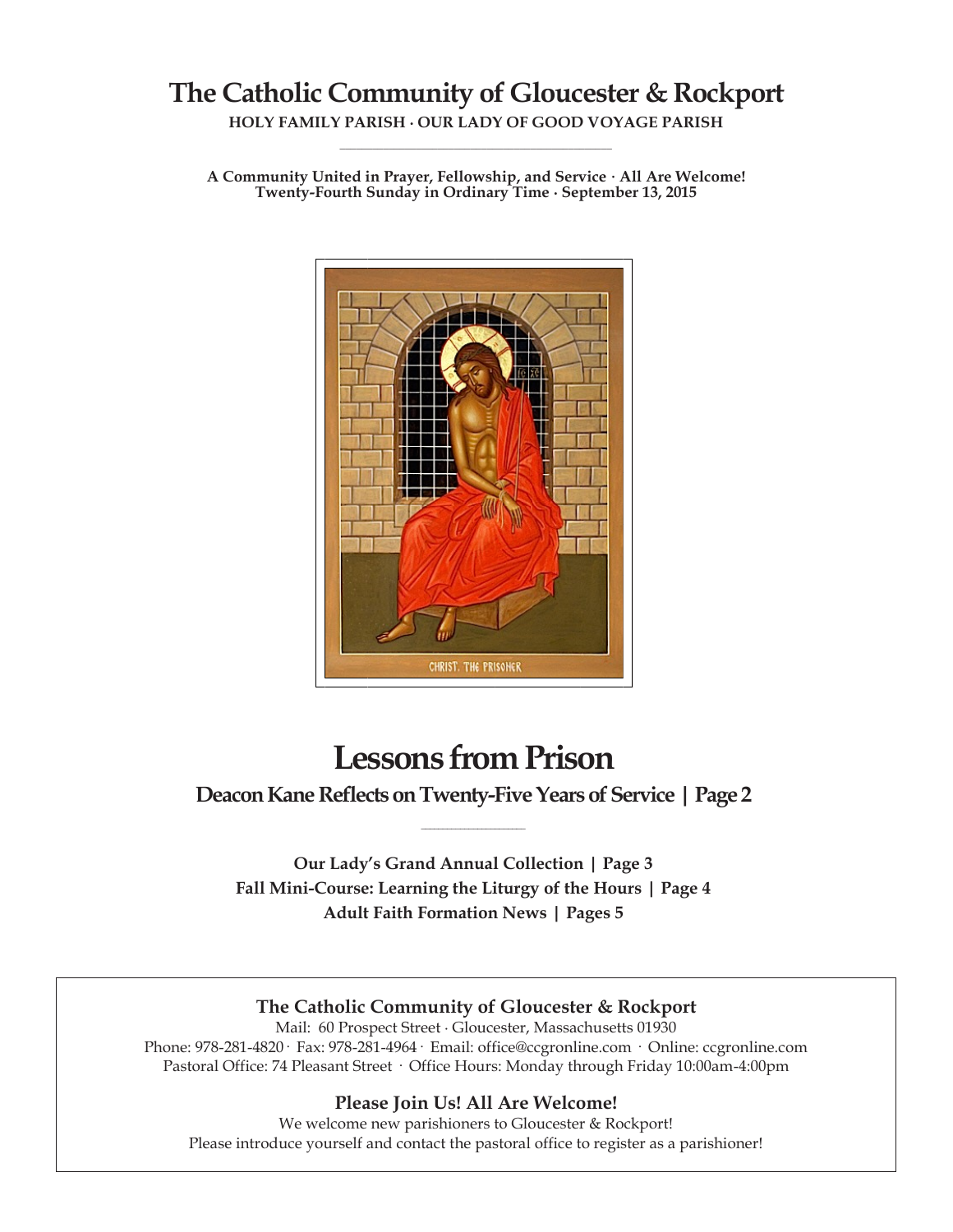#### **This Week's Message \_\_\_\_\_\_\_\_\_\_\_\_\_\_\_\_\_\_\_\_**

# **LESSONS FROM PRISON**

*By Deacon William Kane*

On a cold day in January years ago, I left home early to travel to Walpole Prison for a pastoral visit with the inmates and chaplain. I was nursing a head cold, so I took two Tylenol tablets and put two others in my suit coat pocket. I quickly forgot about them.

Walpole Prison is an intimidating place. It is surrounded by a thirty foot high concrete wall that makes the old interior buildings impossible to see from the outside. When you walk inside those walls, you pass into a place with a culture that is often violent, hostile, and dangerous. It is a "lockdown" prison. Inmates live alone, in six-foot by twelve-foot cells. They are locked down for twenty-three hours a day, seven days a week. Each inmate is allowed out of his cell for one hour each day, to exercise in a small outdoor enclosure. There is virtually no contact with other inmates.

I entered the security area as usual. It is at the entrance to a room called the "trap", which is the last room before entry into the prison area. A heavy metal door slams behind you when you walk in. The security procedures were familiar to me. I took off my shoes and my belt and passed my suit coat to the officer at the desk, and walked through the metal detector. I was putting my shoes on when suddenly I heard the officer shout: "Drugs! Drugs!" I turned, and he was holding the two white Tylenol tablets in his hand. No explanation or pleading could stop what followed. The tablets are officially defined as contraband and my forgetfulness warranted suspicion and treatment as a criminal.

I was taken by the arms to a small room and strip searched. With my clothes disheveled, I was left alone on a bench, humiliated and frightened. It didn't matter at all to them who I was or why I was there. I was now their prisoner. An eternity seemed to pass before an officer returned my shoes, belt, and coat. He said nothing but motioned for me to enter the trap, so I could enter the prison area. As I entered the inside, I felt foolish and diminished. I felt like an inmate. For years, I have looked back on that experience and embraced it for what it was: an encounter with the suffering Christ. After all, in the Gospel of Matthew 25:36, Jesus says: "I was in prison and you visited me." He tells us that He is the one who is in prison.

On that January morning, I experienced what it is like for every inmate who enters Walpole Prison: the isolation, loneliness, humiliation, and intimidation they all feel, as they suffer many of the same indignities Jesus did during His Passion. On that morning, as I walked along the tiers of cells, I struggled a lot less to see the suffering Christ on the faces of inmates. He is in every one of those cells, because He said he would be.

Seven years ago, I retired from my work in prison ministry. For eleven years, I had been going in and out of the twentyseven prisons and jails, and the youth detention center in the Archdiocese of Boston. It was time for someone else to serve the Church behind all those walls and razor wire. It was time for someone else to minister and learn from the fragile and vulnerable in prison. It was time for me to spend more of my time in parish ministry, looking for where Jesus was waiting for me in our parish community.

When I was studying in seminary in the 1980s, a professor once said to me: "Remember that this seminary will not make you a good deacon — people will make you a good deacon." I believe that people make us who we are. People make us better and more compassionate. That is God's way. He is waiting for us in everyone who suffers, no matter where they are. It is people who inspire us to continue Jesus's ministry, especially when that ministry takes us to hostile places, or when it takes us to broken places in a person's life. And it is people who inspire us to continue Jesus's ministry when that ministry takes us to broken places in the life of a parish community.

During my eleven years working in prison ministry, I was inspired by many prison chaplains, whose own faith in God's love and mercy changed people who have what the Bible would call "hearts of stone." Perhaps the poet Maya Angelou said it best when she said: "I've learned that people will forget what you said, people will forget what you did, but people will never forget how you made them feel."

I am grateful to the people of this parish community. I believe that we all live in some kind of prison. But we all have wonderful opportunities to break down the bars or climb the walls in each other's lives. Opportunities to find where Jesus waits for you and me. Opportunities for individual faith and community faith. What does hope look like? It looks like you and it looks like me. What does compassion and forgiveness look like? It looks like you and it looks like me. People make us who we are. People make us better people. That is God's way.

May the peace of Christ disturb you and me always! Deacon Bill Kane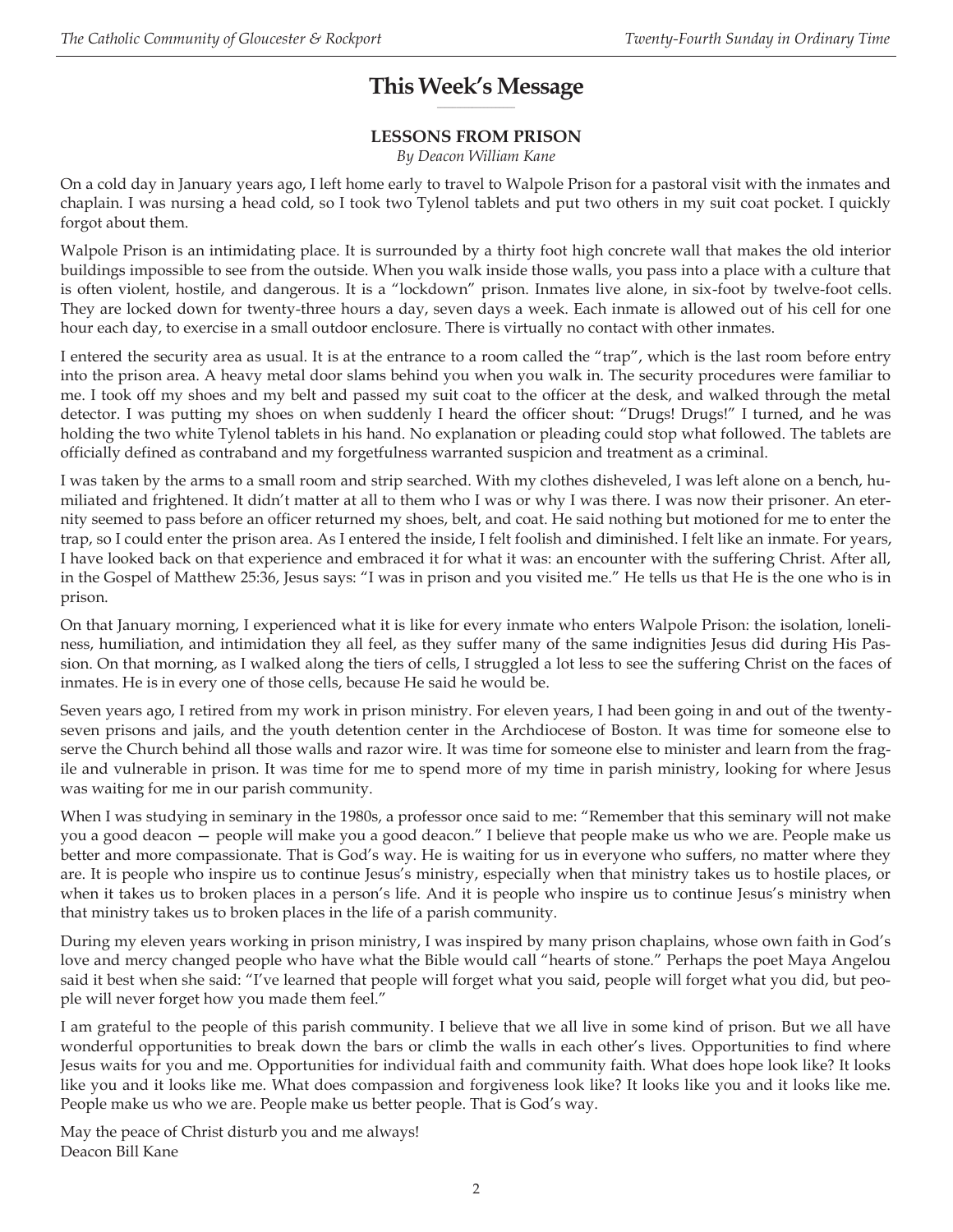# **Our Pastor's Message Our Lady of Good Voyage Grand Annual Collection Second Collection This Weekend!**

# **OUR LADY'S GRAND ANNUAL COLLECTION GOAL: \$40,000· DONATIONS SO FAR: \$16,366**

**\_\_\_\_\_\_\_\_\_\_\_\_\_\_\_\_\_\_\_\_**

Dear Fellow Parishioner,

As you know, the Catholic Community of Gloucester & Rockport was established last summer as a collaborative of two historic parishes: Holy Family Parish and Our Lady of Good Voyage Parish. Although our parishes share a pastor and pastoral service team, each parish remains canonically independent; maintains its own bank accounts and accounting procedures; and continues to be solely responsible for its own bills, building maintenance, and pastoral programs.

During the past year, Our Lady of Good Voyage Parish has been blessed in so many ways. Our parish anniversary, parish fundraisers, and the Annual Crowning Feast of the Holy Spirit were very successful — not just financially, but also by building and strengthening the parish as a vibrant community of prayer, fellowship, and service. In addition, despite changes to our worship schedule, Mass attendance and weekly collections are both improving.

Unfortunately, we also face some serious challenges. Our church and rectory have needed urgent repairs and now need new roofs in order to prevent damage to their interiors. Last winter's heating and snow removal costs were astronomical. And although weekly collections are increasing slowly, some generous benefactors are no longer able to support the parish. This means that we have been forced to use funds from our savings account in order to make ends meet on a weekly basis.

For these reasons, I am writing to ask you to help me raise \$40,000 during this year's Grand Annual Collection. This fundraising campaign is vitally important to our annual budget. It helps us balance our budget by bridging the gap between our weekly collections and our financial obligations (such as salaries and benefits, insurance premiums, utility bills, snow plowing, building maintenance, and essential parish programs).

Each year, we ask all parishioners to contribute whatever they can to our Grand Annual Collection. Every contribution, whether its \$1 or \$10 or \$100, helps us achieve our goal, meet our financial obligations for the coming year, and ensure our parish's long-term economic stability. And please be assured that every penny raised goes directly to Our Lady of Good Voyage Parish!

Our goal for this year's Grand Annual Collection is \$40,000. My hope and prayer is that we reach this goal by the Fourth Sunday of Advent! So far, we have raised \$16,366! Thanks to all who have given so generously thus far! At this point, all parishioners registered with our census should have received an offertory envelope for the Grand Annual Collection. If not, additional envelopes are available in the vestibule of the church. And in an effort to reach our goal more quickly, we will also have a Second Collection during all Masses this weekend (September 12th and September 13th) at Our Lady of Good Voyage Church in support of the Grand Annual Collection. Please feel welcome to place your offering in the collection basket at Mass or mail it directly to me to the following address:

> Father Jim Achadinha Our Lady of Good Voyage Parish 142 Prospect Street Gloucester, Massachusetts 01930

As this year's Grand Annual Collection continues at Our Lady of Good Voyage Parish, please join me in praying that each of us, according to our means, will give generously to this all-important fundraising effort! If you have any questions, please do not hesitate to contact me at 978-281-4820 or frjim@ccgronline.com.

Finally, please accept my deepest thanks for your prayers and encouragement during my first year as your pastor. I am honored and humbled beyond words by your ongoing kindness and support. Please pray for me and for our parish community; and please know that you and your family are always in my prayers! Thank you in advance for your prayers and ongoing generous support of Our Lady of Good Voyage Parish!

Peace and blessings to all, Father Jim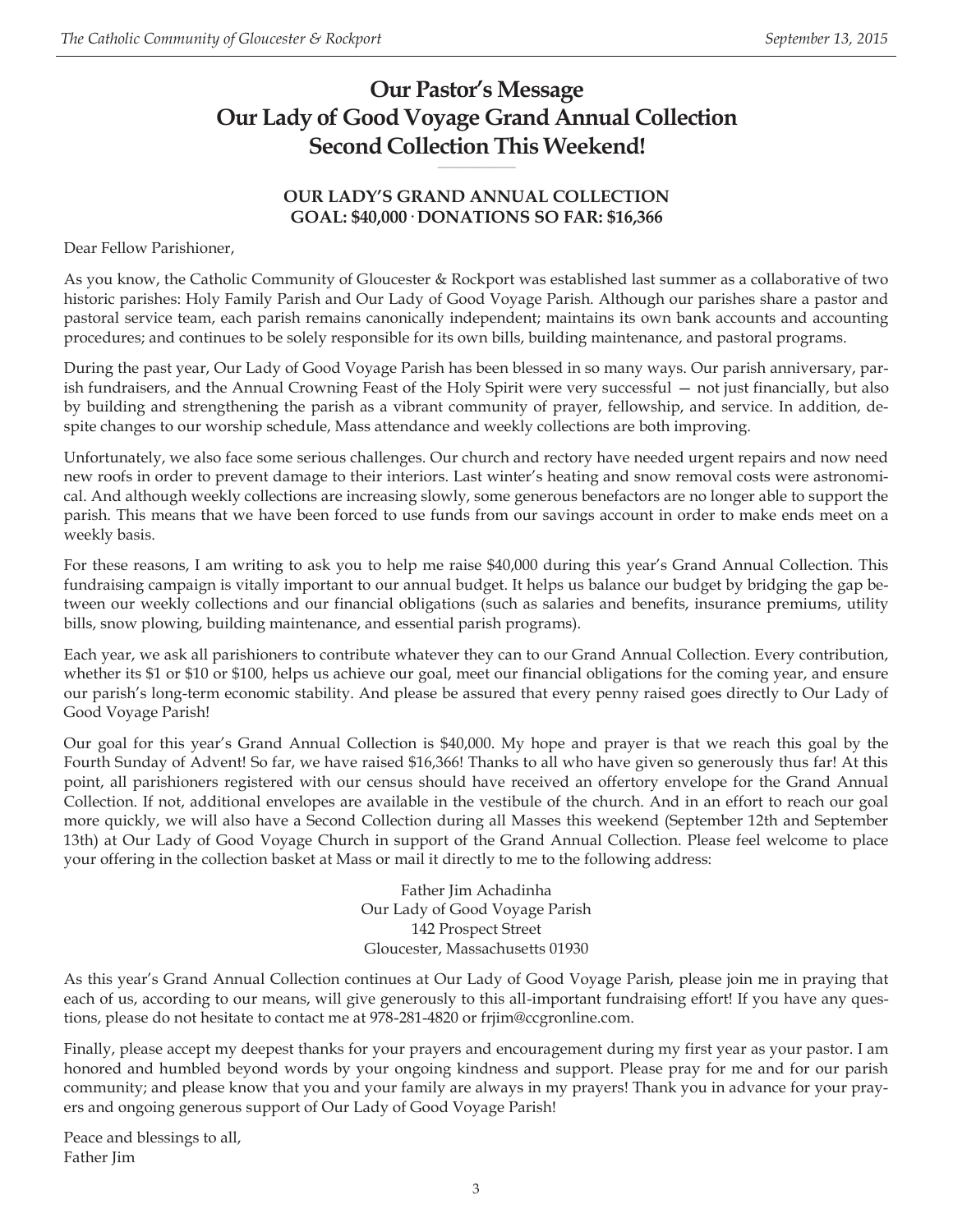#### **Pastor's Note \_\_\_\_\_\_\_\_\_\_\_\_\_\_\_\_\_\_\_\_**

# **CELEBRATING DEACON KANE'S SILVER ANNIVERSARY Offering Our Thanks & Prayers**

On Tuesday, September 15th, Deacon William Kane will celebrate the twenty-fifth anniversary of his ordination to the diaconate. Deacon Kane was ordained by Cardinal Bernard Law at Holy Cross Cathedral in Boston in 1990.

Since then, Deacon Kane has served in parish ministry and as Director of Prison Ministry for the Archdiocese of Boston. In that capacity, he supervised the Catholic chaplains in the twenty-seven prisons and jails that are located throughout the Archdiocese. In addition, Deacon Kane founded the Holy Family Parish (Cevicos) Mission which has brought more than 1,000 fellow parishioners and friends to the Dominican Republic to love and serve God's poor at our sister parish in Cevicos.

During the past year, I have come to appreciate Deacon Kane's deep and prayerful faith, his compassion and patience, and his abiding love for God's people here in Gloucester and Rockport, in the Dominican Republic, and the dark shadows of our jails and prisons.

I also know that Deacon Kane has an sincere devotion to Our Lady of Sorrows who has offered him comfort and joy in the midst of life's most unbearable moments of anguish and grief. By God's amazing grace, Deacon Kane's ordination was celebrated on the Feast of Our Lady of Sorrows. And so, let us give God great thanks and praise for the gift of Deacon Kane's vocation and his many years of service to God's Church; and let us raise our hearts and voices in prayer:

Almighty God and Father, when Jesus, your Son, was raised up on the Cross, it was your will that Mary, his mother, should stand and suffer with him in her heart. In union with Our Lady of Sorrow, grant that the Church may share in the passion of Christ, and so be brought to the glory of his resurrection. We ask this through our Lord Jesus Christ, your Son, Who lives and reigns with you and the Holy Spirit, One God for ever and ever. Amen. Our Lady of Sorrows, pray for us!

This week, please join me in praying for Deacon Bill Kane on the occasion of the twenty-fifth anniversary of his ordination. Please pray for his family and for all who have been touched by his good work and kindness over the years. Please also join me in praying for Deacon Dan Dunn and Deacon Raymond Wellbank (about whom you will be learning more in the coming weeks). May God forever bless our good and holy deacons!

Peace and blessings to all, Father Jim

#### **Coming Soon! \_\_\_\_\_\_\_\_\_\_\_\_\_\_\_\_\_\_\_\_**

#### **FALL MINI-COURSE "Learning the Liturgy of the Hours" September 15th through September 17th at 6:30pm**

In his First Letter to the Thessalonians, Saint Paul writes: "Rejoice always, pray without ceasing, give thanks in all circumstances; for this is the will of God in Christ Jesus for you (1 Thess 5:16)." For centuries, Christians have puzzled over what it means to pray without ceasing. But one ancient practice provides us with an answer: the Liturgy of the Hours.

Since the middle ages, the Church has used a daily practice of prayer called the "Divine Office" or "Liturgy of the Hours" to mark and sanctify the various hours or times of the day: morning, afternoon, evening, and night. It uses a four-week cycle of psalms, canticles, and scripture readings to draw us into deeper relationship with Christ and the Church by uniting us with the Lord and each other through prayers of petition, praise, and thanksgiving.

At ordination, our deacons and priests make solemn promises to pray with the Divine Office each and every day. However, the Liturgy of the Hours is not just for deacons, priests, and those consecrated to religious life. Countless lay men and women around the world make the Liturgy of the Hours the foundation of their daily prayer and worship. Indeed, in Canticum Laudis, the Apostolic Constitution of the Church, we read: "The purpose of the Divine Office is to sanctify the day and all human activity. The Divine Office is the prayer not only of the clergy but of the whole People of God."

During our recent summer retreat, which was based on the prayer and spirituality of Saint Benedict (the founder of western monasticism), many parishioners asked about the Liturgy of the Hours. What is it? Can I pray it, too? How does it work? In response to that spiritual hunger for more information and instruction, Father Jim and Cliff Garvey will host a special three night mini-course entitled "Learning the Liturgy of the Hours" from Tuesday, September 15th through Thursday, September 17th from 6:30pm until 8:00pm at Saint Anthony Chapel.

Each evening of the mini-course will begin with Evening Prayer from the Liturgy of the Hours. After praying together, Father Jim and Cliff will offer a reflection on some aspect of the Divine Office and advice on how to pray it alone or in small groups. Each evening will include time for discussion and questions. And finally, we will conclude with Night Prayer.

This mini-course is free but one volume editions of the Liturgy of the Hours will be available for purchase. If you would like to enroll in this special program, please contact Cliff Garvey at 978-281-4820 or cgarvey@ccgronline.com. Please join us! All are welcome!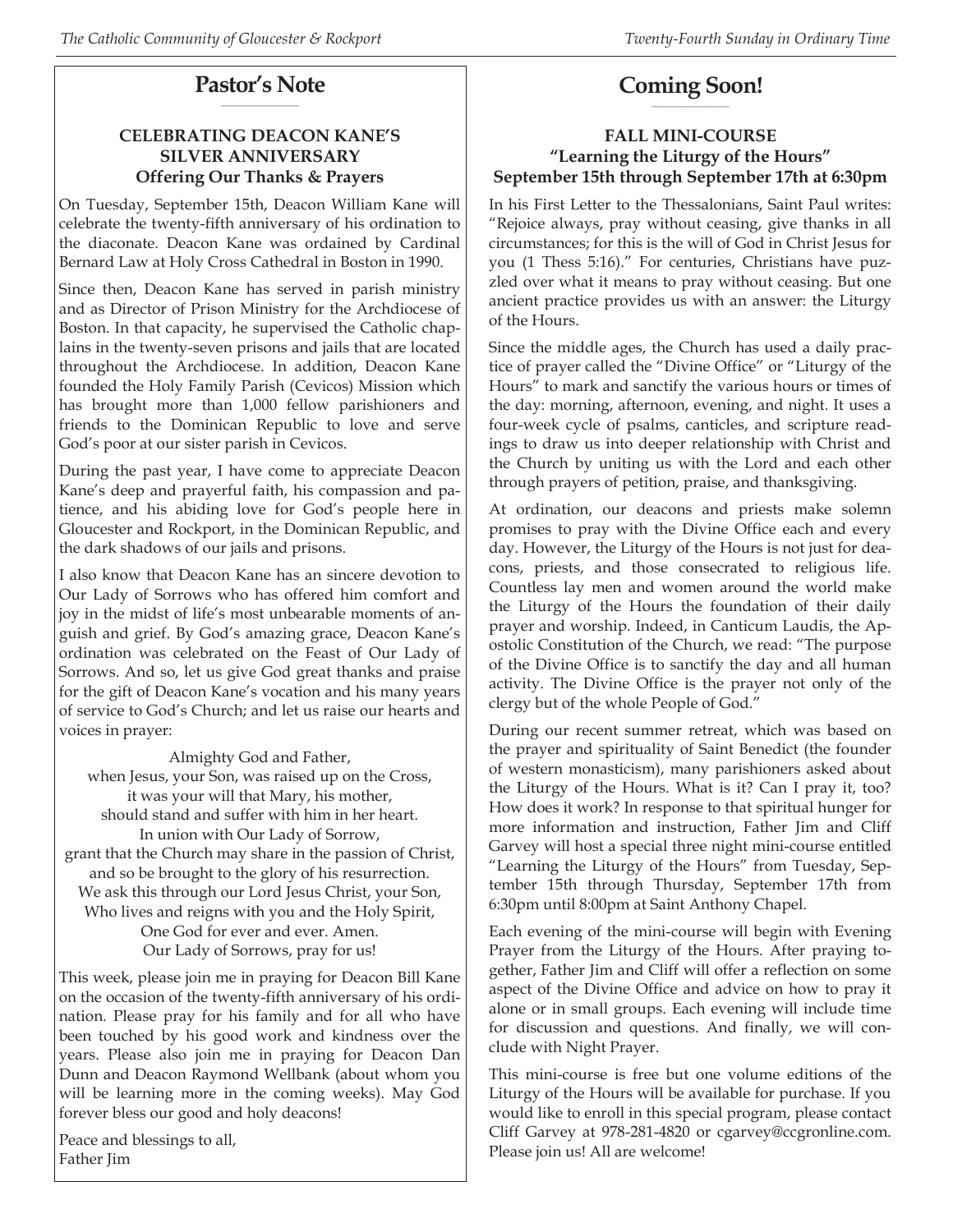#### **News & Notes \_\_\_\_\_\_\_\_\_\_\_\_\_\_\_\_\_\_\_\_\_**

#### **HOLY FAMILY PARISH (CEVICOS) MISSION SPECIAL MESSAGE OF THANKS**

The Holy Family Parish (Cevicos) Mission wishes to sincerely thank all parishioners, friends, and visitors who contributed \$5,659.00 to our special collection last month. These funds will be used to provide needed medical and other services to the people of Cevicos, Dominican Republic. Our ability to serve the people of Cevicos could not be achieved without help from our fellow parishioners and friends! Thank you!

Additional donations are always welcome and can be sent to the parish center. Checks should be made payable to the Holy Family Parish Mission. For more information about the Holy Family Parish (Cevicos) Mission, please join us online at holyfamilycevicos.com or contact us at info@holyfamilycevicos.com. May the peace and love of Christ be with you always! Thank you!

#### **ADULT FAITH FORMATION UPDATE Registration Underway! Begins Sunday, October 4!**

If you are an adult (age 18 and over) and have not received the Sacraments of Baptism, Penance & Reconciliation (Confession), Holy Eucharist, or Confirmation in the Roman Catholic Church, then please consider joining us for our adult faith formation program which will meet on Sunday mornings after our 8:15am Mass beginning on Sunday, October 4th in Saint Ann Parish House.

The Rite of Christian Initiation for Adults (RCIA) is a seven month program that prepares adults to be received into the Catholic Church at Easter. Our group meets bi-weekly to learn about the basic beliefs and teachings of the Catholic Church. As part of this same process, our Adult Confirmation Program prepares adults for the Sacrament of Confirmation and focuses on the challenges of living a life of faith in the modern world.

If you would like to join us for this journey of faith and become part of a unique fellowship in preparation for the sacraments of God's Church, please contact Cliff Garvey at cgarvey@ccgronline.com or 978-281-4820. Please join us! All are welcome!

#### **ASSISI PROJECT ONLINE "REMEMBERING VICTIM 001" Join us at assisiproject.com**

As we pray for all victims of the terrorists attacks on September 11, 2001, all are invited to join us online at assisiproject.com for "Remembering Victim 001: A Reflection on the Life & Ministry of Father Mychal Judge." Father Judge was recorded as the first official casualty at the World Trade Center. He was a Franciscan priest with a deep commitment to serving God's poor, especially those who live with addictions. Please pray with us online!

#### **Prayer, Fellowship & Service \_\_\_\_\_\_\_\_\_\_\_\_\_\_\_\_\_\_\_\_**

#### **OUR LADY OF GOOD VOYAGE PARISH HOLY NAME SOCIETY Sunday, September 13th at 6:30pm**

The Holy Name Society of Our Lady of Good Voyage Parish will hold its first meeting of the fall season on Sunday, September 13th at 6:30pm in the parish hall. The dinner will be chaired by our officers. Annual dues will be collected. Our calendar will be distributed and committees for our service work will be discussed.

The Holy Name Society of Our Lady of Good Voyage Parish is a service driven organization of men founded to support the parish through volunteering and fundraising. New members are welcome! For more information about the Holy Name Society, please contact Bill Proposki at william.proposki@verizon.net.

#### **OUR LADY OF GOOD VOYAGE PARISH OUR LADY'S GUILD Monday, September 14th at 6:30pm**

The next meeting of Our Lady's Guild is scheduled for Monday, September 14th at 6:30pm in the parish hall. Dinner will be prepared and served by the officers and directors. The suggested offering is \$10 per person. For dinner reservations, please contact Barbara Devlin at 978- 282-4704. For more information about the Guild, please contact Linda Galvin at lingalv2010@gmail.com or 617- 803-6050. Please join us! All are welcome!

#### **HOLY FAMILY WOMEN'S GUILD Christmas Fair Planning Meeting Monday, September 14th at 6:30pm**

The next planning meeting for the Holy Family Christmas Fair (Saturday, November 21st) is scheduled for Monday, September 14th at 6:30pm in Monsignor Sullivan Hall (Saint Ann Church). We will work on raffle tickets for our grand prizes. Members and volunteers are asked to bring scissors, staplers, and paper cutters. For more information, please contact Lydia Bertolino at lbertolino4@msn.com or 978-281-4279. All are welcome!

#### **OUR LADY'S GUILD· PENNY SALE! Monday, September 21st· 7:00pm Our Lady's Hall**

Great Prizes! 50/50 Raffle! Sweet Bread! Food & Snacks! For more information, please contact Linda Galvin at lingalv2010@gmail.com or 617-803-6050. Please join us! All are welcome!

#### **MORE NEWS & INFORMATION ONLINE!**

Join us: ccgronline.com! Follow us on Twitter: @ccgronline All are welcome!